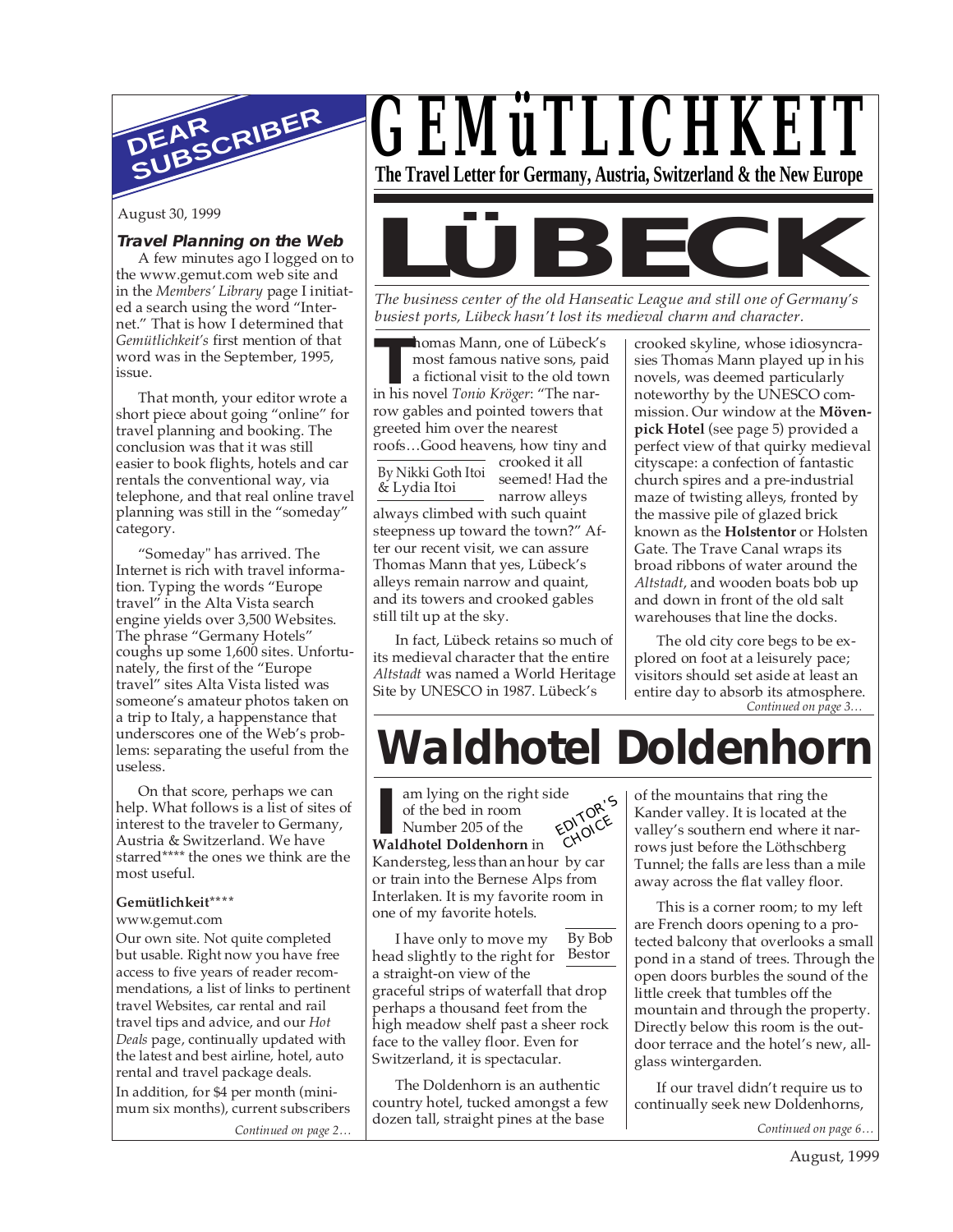#### *DEAR SUBSCRIBER Continued from page 1*

can access a searchable database of 85 back issues (more coming). This is copyrighted material, but for your personal use you can quickly download to your own hard disk, every issue of *Gemütlichkeit* ever printed. I urge you to log-on, take a look around, leave your recommendations and comments on the *Reader Comments* page and, if you wish, sign up to use the *Members' Library*. We intend to make gemut.com an absolutely essential resource for the traveler to Germany, Austria and Switzerland.

#### **The German Way\*\*\*\***

www.german-way.com/german/ Collection of links to sites of interest to those seeking information about Germany, Austria and Switzerland. Great article here on using cell phones in Europe.

#### **Rail Timetables\*\*\*\***

bahn.hafas.de/bin/query.exe/en Rail timetables for Germany and the rest of Europe. Invaluable site.

**Currency Converter** www.travelnotes.org/General/ currencies.htm Quick and easy for the arithmetically

challenged. **European Weather\*\*\*\***

www.washingtonpost.com/wp-srv/ weather/europe.htm Outstanding site by the *Washington Post* provides weather status in most major European cities.

**Lufthansa** www.lufthansa.com

#### **LTU**

www. ltu.com Some good links.

**Internet Café Guide**

www.netcafes.com/ Internet connection from most European hotels is still very difficult. Search by country or city to find public places in Europe (and all over the world) to surf the Web and pick up email.

**Austrian Tourist Office (U.S.)** www.anto.com/ Schedules and ticket ordering info on musical events, including the Staatsoper, Volksoper and symphonic performances.

**Austrian Tourist Service\*\*\*\*** www.alpen.net/austria/ Good overall Austria tourism site with several useful links.

**Austrian Rail Schedules** www.oebb.at/ But not in English.

**Austrian Airlines** www.aua.com/

**Graz Info** www.graztourism.at/ Good hotel locator.

**Salzburg Online** www.salzburg.com/engl/ Good hotel locator.

**Vienna Online** www.vienna.at/ Nice Website but only in German.

**Wien Online** www.magwien.gv.at/english/ Good general info Vienna web site.

**Vienna Scene\*\*\*\*** info.wien.at/e/index.htm Vienna Tourist Board site. Excellent hotel finder. Click also on *Info & Service* to go to an address locator map.

**Vienna Airport** www.viennaairport.com/

**German Tourist Board\*\*\*\***

www.germany-tourism.de/ Top feature is *Events & Highlights*. Specify a time period plus areas of interest from 16 categories — music festivals, food, folk events, theater, etc. — to produce a list of events from the selected areas of interest that occur within the requested time period.

#### **German Beer**

www.beer.de/ Much info on German beer. Links to beer museums.

**Expatriots Living & Working Germany\*\*\*\*** expats.cjb.net/

Terrific site, loaded with dozens of useful links. Contains excerpts from the locally published *How To Germany* newsletter. Topics covered include customs and courtesies, banking, food, language, telephone, medical, train travel, driving, shopping. One link is entitled "Training for Germany" and

*Continued on page 7…*

#### **Notes for Readers**

• Foreign currency prices are converted to U.S. dollars at the exchange rate in effect at the time of publication.

• Hotel prices listed are for one night. Discounts are often available for longer stays.

• All hotel prices include breakfast unless otherwise noted.

• Local European telephone area codes carry the "0" required for in-country dialing. To phone establishments from outside the country, such as from the USA, do not dial the first "0".

**Restaurant Criteria**

Atmosphere

**Outstanding Value** 

Food 65%<br>Service 20% Service 20%<br>Atmosphere 15%

**Value Rating**<br> **Cutstanding Value** 17 - 20

Very Good Value 12 - 16<br>Average Value 9 - 11 Average Value 9 - 11 Below Average Value A Rip-Off 0 - 4

Vol. 13, No. 8 *C. F.M ii TI I C H K FIT* **THE HOTEL RESTAURANT RATING KEY** August, 1999<br> **The Travel Letter for Germany, Austria, Switzerland & the New Europe** | Rating Scale Scale *GEMÜTLICHKEI* 

**Publishers:** Robert H. & Elizabeth S. Bestor **Editor:** Robert H. Bestor<br>**C. Fischer, R. Holliday,** C. Fischer, R. Holliday, C. Fischer, R. Holliday, Nikki Goth Itoi **Web Master: Paul T. Merschdorf**<br> **Consulting Editor:** Consulting Editor: Thomas P. Bestor

**Gemütlichkeit** (ISSN 10431756) is published monthly by UpCountry Publishing, 288 Ridge Road, Ashland OR 97520. TOLL FREE: 1-800/521-6722 or 541/ 488-8462, fax: 541/488-8468, e-mail gemut@mind.net. Web site: www.gemut.com. Subscriptions are \$67 per year for 12 issues. While every effort is made to provide correct information in this publication, the publishers can make no guarantees regarding accuracy. **Consulting Editor: Subscription Dept:** Andy Bestor, K. Steffans

#### Public rooms 5%<br>Facilities/Restaurant 20% Facilities/Restaurant

Average

Unacceptable **Hotel Rating Criteria**

Excellent 16 - 20<br>Above Average 12 - 15 Above Average 12 - 15<br>Average 8 - 11

Adequate 4 - 7<br>Unacceptable 0 - 3

People/Service 30%<br>
Location/Setting 15% Location/Setting 15%<br>Guestrooms 30% Guestrooms 30%<br>
Public rooms 5%

**Special © Designation** By virtue of location, decor, charm, warmth of management, or

combination thereof, an especially pleasant establishment.

**POSTMASTER: SEND ADDRESS CHANGES TO:** Gemütlichkeit, 288 Ridge Road., Ashland OR 97520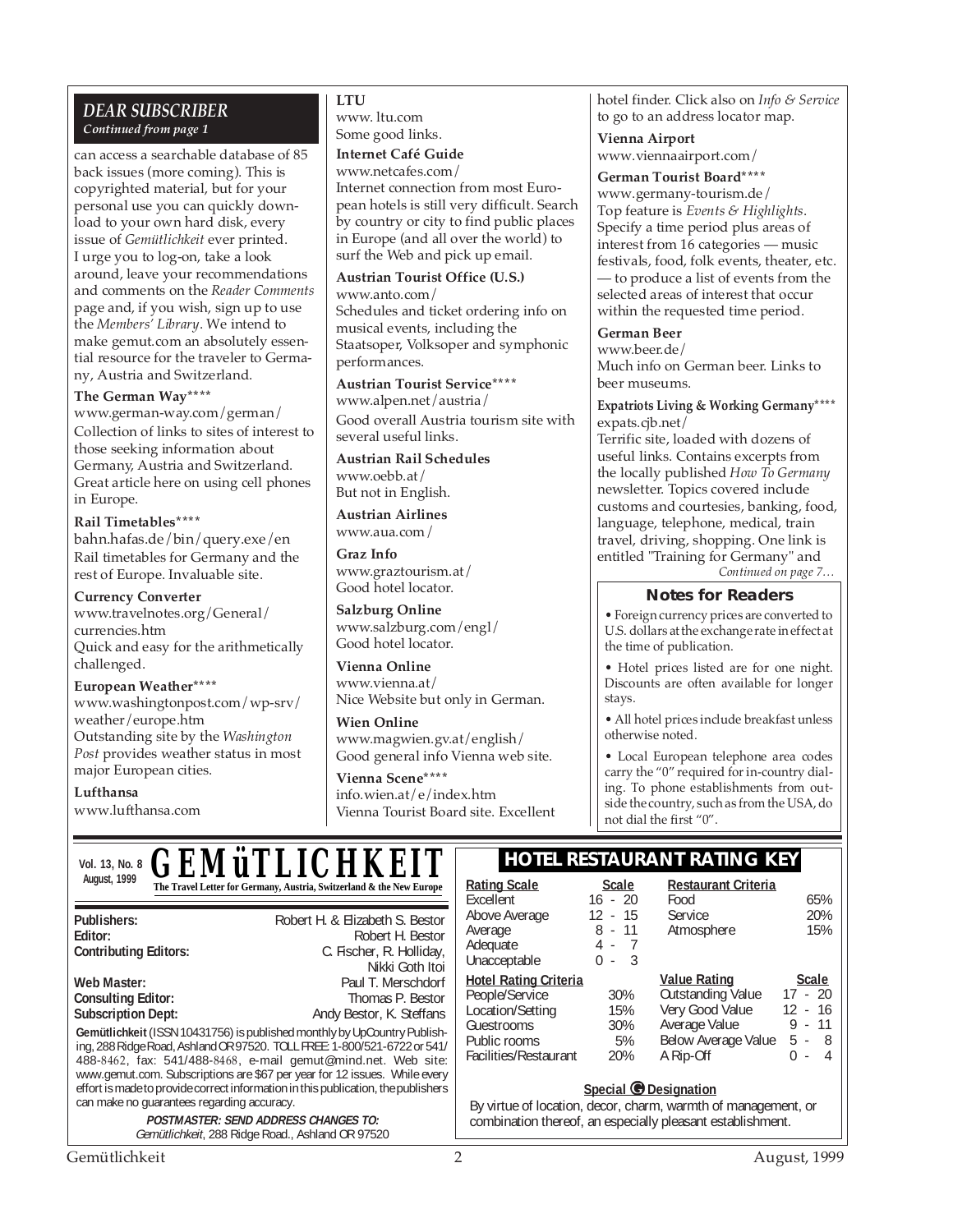## *LÜBECK*

#### *Continued from page 1*

Lübeck has a decidedly provincial, small-town feel, but with enough interesting restaurants, shops, and cultural events to support a visit of several days. Like the other Hanseatic ports of call in our series on Northern Germany, Lübeck is strategically located on a major waterway, so a boat excursion, preferably on a "traditional sailing ship," is also a must. In addition, Lübeck makes a convenient base of operations for exploring the surrounding countryside and the Lauenburg lake district. During the summer, camping, kayaking, and hiking tours can be arranged through the local tourist office. (Kanzleigebäude, Breite Strasse, tel. +49/0451/122 8106. Open M-F 9:30-6pm, Sat. and Sun. 10am-2pm.) Also not to be missed is the beach—only 15 minutes away by car in Travemünde, Lübeck's satellite spa resort and favorite weekend getaway. (For more on Travemünde, see the May 1999 issue.)

Approaching the imposing Holstentor, one is not surprised to discover that it has always been representative of Lübeck's position. First built ostensibly as a fortification, it quickly became a symbol of Lübeck's power and prestige as the leading city of the Hanseatic League during the 14<sup>th</sup> century.

The great gate's association with wealth extends to modern times, especially since the familiar twin towers used to be on the 50 DM bill. Moreover, Lübeck has traditionally served as Germany's gateway to the Baltic. In fact, until the fall of the Berlin Wall, the Holstentor stood sentry over the border between East and West Germany.

To step through the gate, which was finished in 1478 and has been slowly sinking ever since, is to step back in time. Although nearly a fifth of the buildings in the city were lost to WWII air raids, the townspeople have diligently preserved and maintained their architectural patrimony. Fortunately, the city has not been turned into a moldering old museum in the process of historic preserva-

#### **Lübeck Info**

**Population:** 215,000

#### **Altitude:** 15 meters/49 feet

**Tourist Information:** Holstenstr., Postfach 12 05, D-23502 Lübeck, Web: www.luebecker-verkehrsverein.de/, tel. +49/0451/72300, fax 704890, email: touristservice@luebeckerverkehrsverein.de

## **Distance from:**

| Berlin     | 263 km/164 miles           |
|------------|----------------------------|
| Copenhagen | 255 km / 159 miles         |
| Frankfurt  | 544 km/340 miles           |
| Hamburg    | $67 \text{ km}$ / 42 miles |
| Munich     | 817 km/511 miles           |
|            |                            |

#### **Coming Events:**

November: Nordische Filmtag, premiers of new Scandinavian and Baltic films; Bereich Kunst und Kultur, Buddenbrookhaus, Mengstrasse 4, 23539 Lübeck, tel. +49/0451/122 4105

November-December: Kunsthandwerkmarkt, handmade arts and crafts, Buddenbrookhaus.

December: Christmas Market, Rathausmarkt, tel. +49/0451/122 7170

tion. The cobblestone streets are crowded with local residents running errands or meeting friends on their way home from work. We got the pleasant feeling that this charming old town still dances to the beat of modern life.

Although the city has its share of beautiful churches, monuments, and public buildings, the real treasure in Lübeck is the mysterious charm of its labyrinth of narrow streets and passageways. In places, the medieval foundations of the city peep out from under the layers of Renaissance, neoclassical, and modern structures that have accumulated above them. The streets are literally an architectural timeline. In the space of two blocks on Grosse Petersgrube, we walked past buildings that progressed from Gothic to baroque to rococo to neoclassical. As part of a massive restoration project, 22 of these historic but almost crumbling merchants' mansions along Grosse Petersgrube have been turned into the **Lübeck Academy of Music**.

Even more intriguing are the mazes of passageways, tunnels, and underpasses cutting into the facades of the large houses and leading to tiny cottages and cabins behind the houses or in inner courtyards. In past times, the town's wealthy and civicminded merchants provided shelter for local widows and orphans in these hidden corners.

One  $16<sup>th</sup>$  century passageway called the St. Jürgen-Gang leads to our favorite stop, the **Museum für Puppentheater** (Kleine Petersgrube 4-6. Tel: +40/0451/786 26. Open 9:30am-6pm.). This astonishing collection of rare puppets and marionettes, handbills and stage props, representing nearly every puppet theater tradition that ever existed, is actually a private collection. Fortunately, the collector, Fritz Frey, decided to share his passion for antique puppets with the public. There is also a theater next to the museum where puppet plays are performed daily.

Although salt was perhaps the most important commodity traded by the merchants of Lübeck, we were more interested in two of the city's tastier products, *Rotspon* and marzipan. *Rotspon* is actually French red wine after it has spent time in the town's wine cellar under the Trave Canal. *Rotspon* dates to 1806, when Napoleon's officers found that for some reason the Bordeaux they stored during their occupation of Lübeck was better tasting than the wine they had left at home. The townspeople explain the phenomenon by saying that anything improves after a stay in their city.

Despite the fact that culinary history quite logically places the origin of marzipan in the almondproducing Arab world, some patriotic Lübeckers stubbornly insist that marzipan was created as an ingenious substitute for bread during the famine of 1407. Thomas Mann compromised by claiming that marzipan made its way from a sultan's harem to Venice and then directly to Lübeck's own Mr. Niederegger. Whatever the case, we spent a long time selecting edible souvenirs at the **Konditorei-Café Niederegger** (see review page 5), where the famous confection comes in every conceivable shape. We even found a marzipan rendition of the brand-new euro. Lübeck may be old, but it certainly keeps up with the times.

*Continued on page 4…*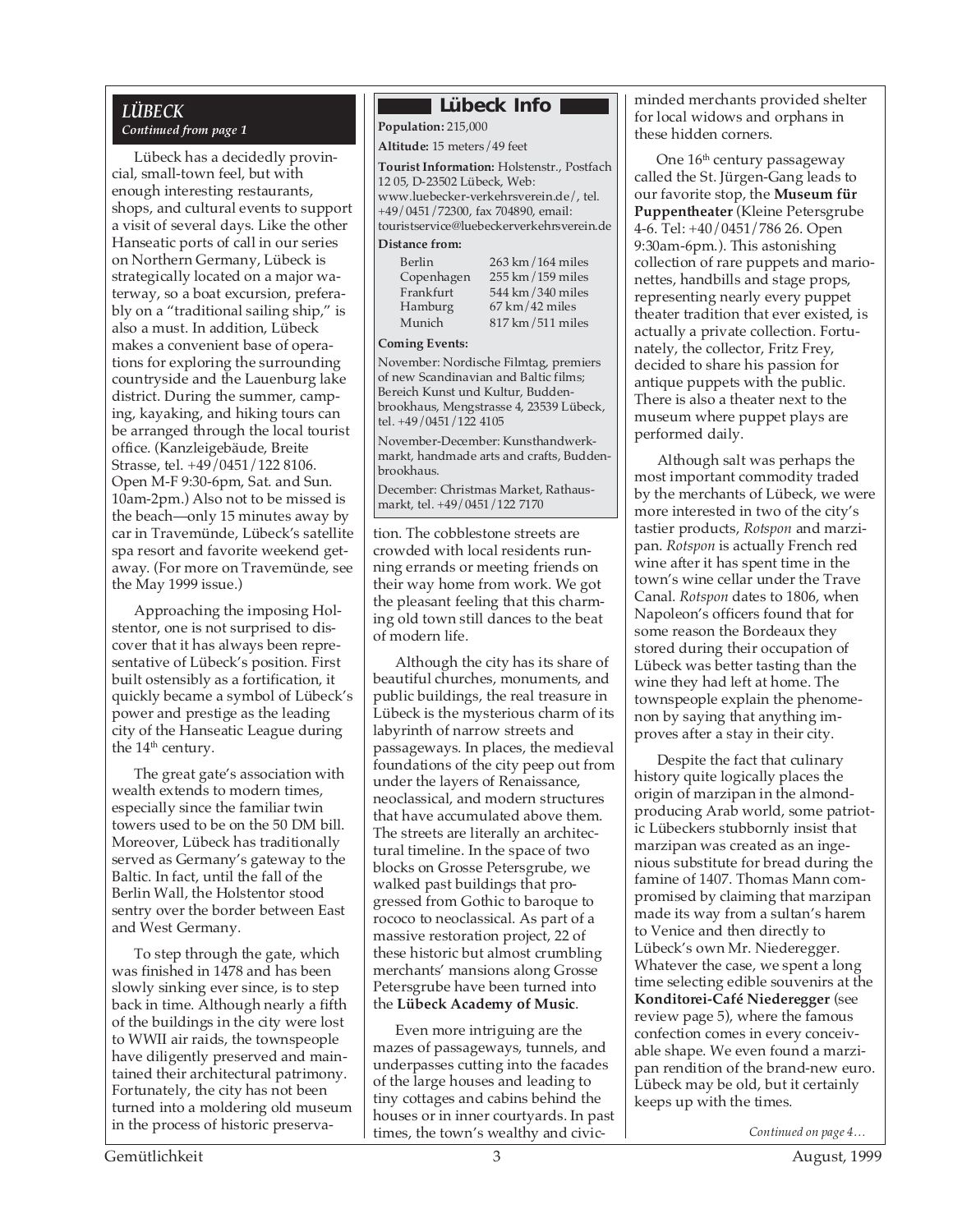#### *LÜBECK Continued from page 3*

#### **Hotels**

Park Hotel am Lindenplatz

Our favorite accommodations in Lübeck are to be found at the Park Hotel am Lindenplatz, just 200 meters from the Holstentor and a short five minutes' walk to the inner city and train station. *Klein, fein, familiär* (small, fine, familiar) has been the stated motto here for 10 years, and based on our visit, we would guess the Behnck family does its best to exceed expectations. EDITOR'<sup>S</sup> CHOICE

Turn-of-the-century decor (German Art Noveau/*Jugendstil*) defines the hotel, inside and out. From the front door, a flight of marble stairs leads to a small and elegant lobby. We were shown to room Number 10, three stories above (there is a lift) and reported to be the favorite among regular guests for its small balcony which faces the garden below. A sloped ceiling and skylight in the bath are added features. Each room is uniquely decorated, but all in tasteful, contemporary colors and solid wood furniture.

The Behnck's confess that their favorite room is Number 7, a double with a beautiful marble tile bath. Room Number 17 is a double with an additional pull-out sofa, and Number 3 is a smallish single, but features a double bed. Every room has a tub or shower, hair dryer, satellite TV, radio, and self dial phones. There are five non-smoking rooms.

The hotel sets out a lavish breakfast buffet and plans are afoot to renovate the breakfast room this year. There is ample street parking, or garage parking costs 8 DM (\$4) per day.

**Daily Rates:** Singles 115 to 145 DM (\$62-\$78), doubles 145 to 195 DM (\$78-\$105)

**Contact:** Family Behnck, Park Hotel am Lindenplatz, Lindenplatz 2, 23552 Lübeck, tel +49/0451/97197, fax 87179-29. email: info@parkhotelluebeck.de and Internet: www.parkhotel-luebeck.de **Rating:** QUALITY 17/20, VALUE 16/20 **G**

Klassik Altstadt Hotel Travelers looking for a healthy dose of culture in Lübeck might consider the Klassik Altstadt Hotel. Owner Hilke Flebbe has cleverly branded the hotel, *Das Theater Hotel*, and promotes a variety of live performances by offering special packages and tours.

Wanderers through the narrow alleys of the old town, will readily spot the Altstadt's pale yellow front. Though its facade portrays a distinctly contemporary establishment, inside, the 28 guest rooms are styled with classic romantic accents, including high ceilings, delicate lace curtains, and dark wood furniture.

One evening around 6pm, we found Frau Flebbe busily looking after a group of theater-goers who were enjoying a pre-show cocktail hour in one of the private party rooms. She took a few moments to describe her concept of promoting theater and culture by offering special packages: for example, one of her arrangements includes two nights accommodations, a cocktail, breakfast buffet, a tour of city theaters, a ticket for a show, and dinner at the Theaterbistro. Cost is 299 DM (\$162) per person.

Each guestroom is equipped with a phone, fax and modem connection, cable TV, radio and alarm clock. Two of the double rooms have bath tubs and the rest have showers. The entire complex was last renovated in 1997.

**Daily Rates:** Singles 125 to 155 DM (\$68-\$84), doubles 185 to 240 DM (\$100-\$130)

**Contact:** Hilke Flebbe, Fischergrube 52, 23552 Lübeck, tel. +49/0451/ 72083, fax 73778, www.klassikhotel.com, info@klassik-hotel.com **Rating:** QUALITY 17/20, VALUE 15/20

Hotel Jenson

Though his Ringhotel Hotel Jenson is in an ancient patrician house built in 1363, owner Wilfried Rahlff-Petersson takes pride in blending Scandinavian tradition with modern comfort and high standards of hospitality.

Every one of 42 newly-renovated

rooms is decorated differently in contemporary color schemes and dark wood accents. Room 202 has a view to the Holstentor; in fact 18 rooms have desirable views of the surrounding city-scape. Five rooms have bath tubs, instead of showers. Room 203, a double facing the Holstentor, is the largest and features a luxuriously large bathroom with tub. For a special occasion, request the suite, which features old fashioned lace drapes, a table for four, a sofa with a view to the river, plus a palatial bath with ivory tile.

Amenities include radio, phone, hair dryer, cable TV, minibar, and modem connections. There are no non-smoking rooms. With its dark beamed ceiling, deep blue carpet, heavy wood doors, and fireplace, the breakfast room is inviting.

**Daily Rates:** Singles 125 to 155 DM (\$58-\$84), doubles 160 to 210 DM (\$86-\$114).

**Contact:** Wilfried Rahlff-Petersson, An der Obertrave 4-5, 23552 Lübeck, tel. +49/0451/71646-47, fax 73386, Hotel.Jenson@t-online.de, www.ringhotels.de **Rating:** QUALITY 15/20, VALUE 15/20

Hotel Alter Speicher

Despite its friendly staff, the adequate accommodations found in this hotel in Lübeck's *Altstadt* didn't quite offer the special charm we are searching for.

All 42 guestrooms have been recently renovated and come with telephone, TV (some rooms have cable), radio, safe, minibar, and hairdryer. Rooms in the older part of the hotel have separate bath and shower rooms, and there are seven designated non-smoking rooms. Highlights include a sauna/solarium and fitness room, three suites with whirlpools, a quaint garden and a sun terrace.

**Daily Rates:** Singles 120 to 190 DM (\$65-\$103), doubles 140 to 240 DM (\$76-\$130)

**Contact:** Birgit & Jürgen Lentz, Beckergrube 91-93, D-23552 Lübeck, Tel +49/0451/71045, fax 70 48 04 **Rating:** QUALITY 12/20, VALUE 12/20

*Continued on page 5…*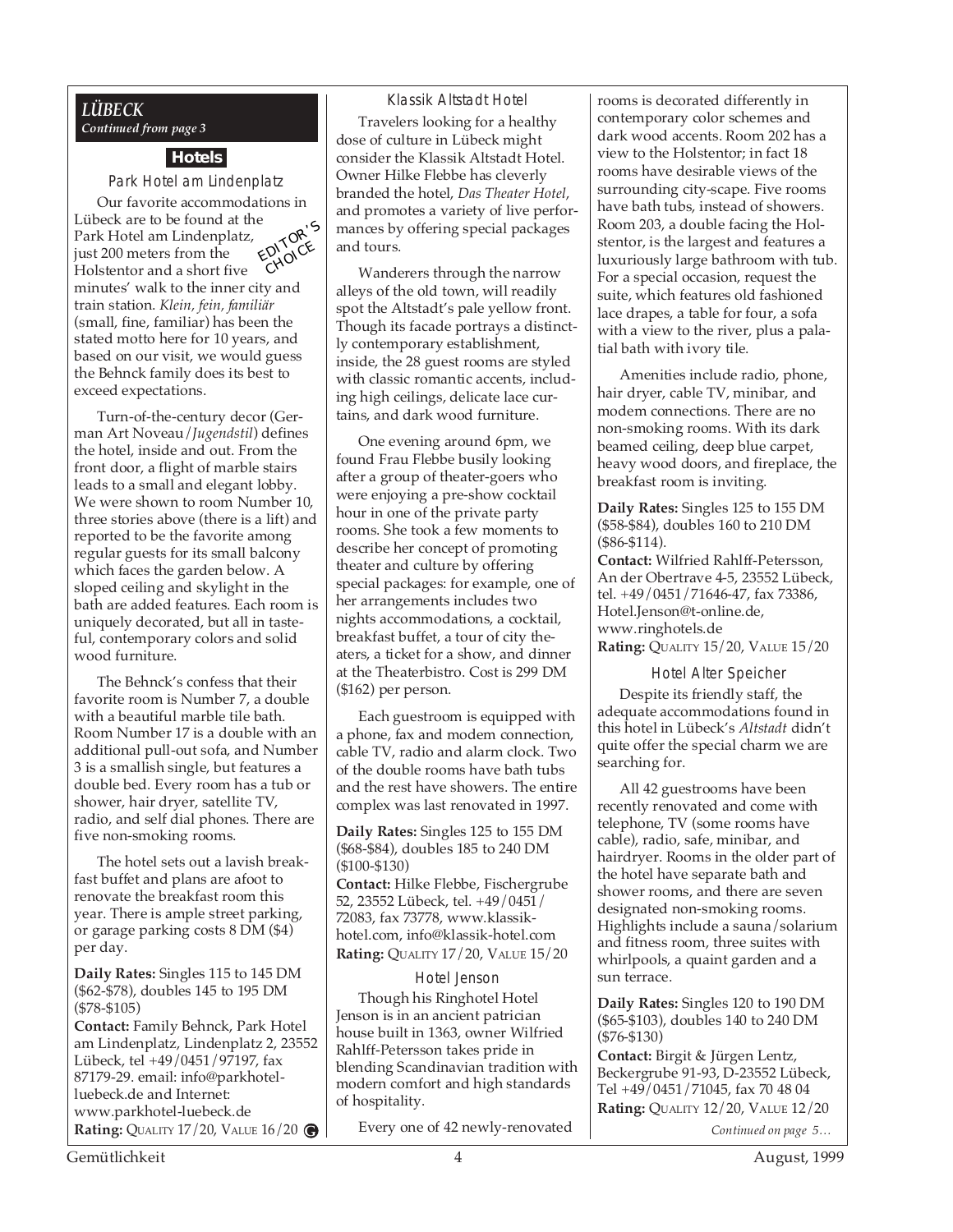#### Mövenpick Hotel

Though hardly *gemütlich*, the Mövenpick is a reliable European chain. And, as mentioned below, travelers should visit at least for the Sunday brunch. The location is convenient to the Holstentor, and some rooms have river views.

The hotel offers modern, but somewhat worn, accommodations. Common areas were decorated with Picasso reproductions. Our room, Number 292, was a double with a small window and rather appalling, mismatched furniture. The small bath was decorated in a bright red tile, with glaring florescent lighting. There are non-smoking rooms.

**Daily Rates:** Singles 170 (\$92), doubles 178 to 270 DM (\$96-\$146). **Contact:** Beim Holstentor, 23554 Lübeck, tel. +49/0451/15040, fax 1504-111, MPHLuebeck@aol.com, www.moevenpick-hotels.com **Rating:** QUALITY 12/20, VALUE 10/20

#### **Lübeck Tasting Notes**

Restaurant Lachswehr

An evening at Restaurant Lachswehr, one of the oldest as well as newest restaurants in Germany, is almost sure to be an unforgettable experience. The restaurant was first established in 1188 as a private fishing spot and public drinking place by Emperor Frederick I, also known to history as "Red Beard." Two years ago, a human dynamo named Lothar Tubbesing bought the graceful, historic structure and renovated it. The result is a first-rate contemporary restaurant serving exquisite, flawless food in an absolutely lovely setting. EDITOR'S CHOICE

Lachswehr is simply an extension of Lothar himself, the embodiment of his philosophy of food and hospitality and the art of eating. He even designed the interior, creating a simple but sophisticated dining room softened with cheerful striped blinds that drape walls of old glass windows.

Part chef, part showman, Herr Tubbesing is a businessman with the heart of a revolutionary and the soul of a poet. In addition to running his restaurant, he is a founding member and president of the German Slow

Food movement, an international society of professional chefs, artists and epicures dedicated to preserving and promoting local culinary traditions. If he were to have his way, every McDonald's in the world would have to shut down for lack of business and we would all spend our energy in the pursuit of a slower, more contemplative lifestyle.

While Lothar worked the front, personally seeing to the comfort of his guests and expounding on the connection between food and the meaning of life, his wife was busy in the kitchen, sending out dish after dish. She never joined the conversations, but her food spoke volumes: a salad of tender baby greens, an unusual, frothy hazelnut-lemon soup, poached salmon with a Gorgonzola sauce, a mousse of bright tropical fruits in the middle of winter. The food reflects the Tubbesings' passion for impeccably fresh ingredients prepared to order and with a fidelity to regional tastes. Their cooking style is simple and light, avoiding overly complicated sauces and preparations that can muddle the palate. Most importantly, the menu — which changes every two weeks — was designed to showcase the personallyselected Riesling wines of which the Tubbesings are so proud.

Lothar is an entertaining and accomplished storyteller, so when visiting Lachswehr try for a table in the charming glassed-in back porch and don't be surprised if you find a poetry reading or dramatic performance going on. (Lothar plays a game called *LiteraTisch* where he invites writers and actors to perform. A meal is included in the price of the program.) You won't go wrong striking up a conversation and asking him to order for you. Once he gets started, there's no telling where the evening will end. Dinner with Lothar is not just dinner — it is an experience.

Three-course a la carte dinner for two without drinks: 124 DM (\$67). Three-course set menus, and special lunch menus are also offered.

**Contact:** Restaurant Lachswehr, Lachswehrallee 38, 23558 Lübeck, tel. +49/0451/84114, fax +49/0451/8400. Rating: QUALITY 17/20 VALUE 14/20 **G**

Konditorei-Café Niederegger

Everyone knows that Lübeck's premier marzipan confectionery is a required stop, but savvy travelers will plan their visit to coincide with breakfast, lunch or tea time. That way they can savor luscious nut tarts, fruit pancakes, and marzipan pastries with freshly squeezed orange juice and tea or coffee while eyeing the tempting displays of treats piled high in the windows. At lunch, the café serves daily specials using meat and vegetables fresh from the nearby market. Marzipanmolding demonstrations are also available by appointment.

The café, which consists of two salons behind the pastry displays, has been a popular meeting place since it opened in 1880. In those days, men held power breakfasts in the first-floor salon before the stock exchange opened, and the Niederegger was one of the few restaurants where ladies could feel comfortable without a male escort. Today, it still draws a diverse crowd. At one table a group of affluent dowagers in black dresses and hats nibbled on cakes; at the next, four teenagers, waiting for a friend to show up, lounged in chairs without ordering. We tried to remember the last time we saw North American teens and seniors hanging out at the same place.

Our sweet tooth forced us to pass over the veal cutlet special and skip right to dessert. We ordered an apple pancake and quark-filled raspberry crepes, both of which arrived piping hot, feather-light, and very sweet. After a few cups of tea, we felt up to the task of deciding which of the thousands of marzipan shapes to take home. Lunch for two was 15 DM (\$8).

**Contact:** Konditorei-Café Niederegger, Breitestr. 89, D-23552 Lübeck, tel. +49/0451/5301126. Open M-F 9am-7pm, Sat. 9am-6pm, Sun. 10am-6pm. **Rating:** QUALITY 14/20, VALUE 16/20

Mövenpick Hotel Lübeck-Restaurant

*Continued on page 6…* Although breakfast in a drab modern tourist hotel is usually none too inspired, we were in for a surprise the first time we went down for our morning coffee and rolls. An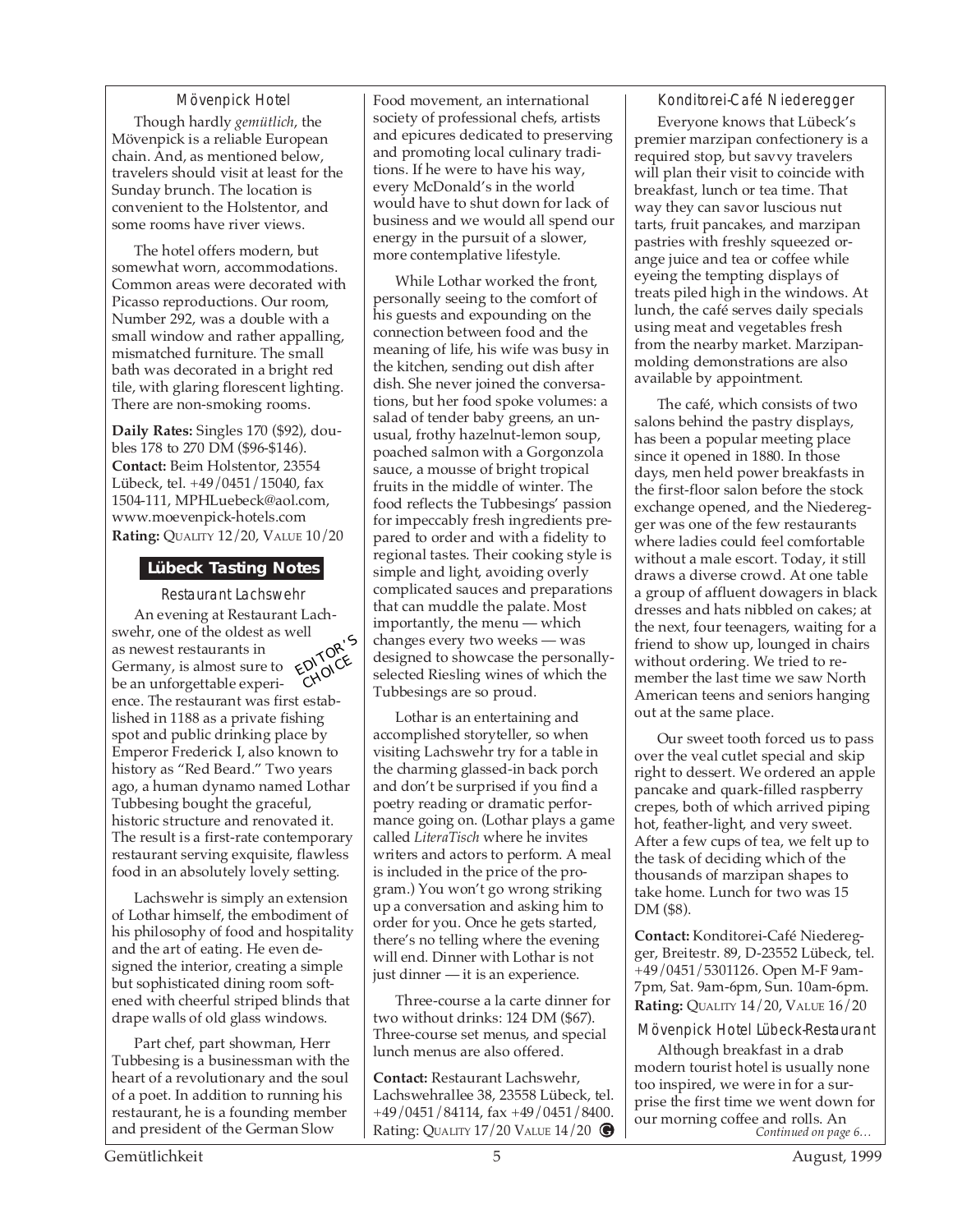#### *LÜBECK Continued from page 5*

authentic Scandinavian buffet awaited, and the serving tables fairly groaned under the weight of so much food — eight kinds of cured salmon alone, not to mention a riot of salads, cold cuts, sausages, and herring dishes. For 42 DM (\$23) per person, the Mövenpick serves up made-to-order omelets and hot dishes, about 30 different pastries and preserves, pickles of all kinds, fruits, cheeses, and even champagne. The menu was ambitious in scale and scope, but each dish was carefully executed and thoughtfully presented.

Heavy doses of fish and meat for breakfast are not usually appealing, but we couldn't resist the opportunity to sample so many new things. And even though we took only a bite of this and a taste of that, we still weren't able to try everything.

Clearly, Sunday brunch here is a local favorite. The dining room was crammed with Lübecker families, who outnumbered the hotel guests at least two to one. During the week, the chefs put on theme buffets: New Orleans Jazz night and happy hour, Europe buffet, Endless Noodle Night, and a Wellness buffet with health-conscious food. Prices for weekday buffets range from 22-36 DM (\$12-\$19) per person.

**Contact:** Mövenpick Hotel Lübeck Restaurant, Willi-Brandtallee 3, Lübeck 23554, tel. +49/0451/1504 470 or 150 40.

**Rating:** QUALITY: 15/20, VALUE 16/20

#### *KANDERSTEG Continued from page 1*

this might be an annual stop but, as it is, we haven't been here for seven years.

Except for the wintergarden and a new spa and pool currently under construction, things are just as we remembered them. Room 205 has exactly the same furniture — including the brass floor lamp, the prints, the gold-framed beveled mirror, and the pretty little Luxa clock. Without refurbishment, the room has held up amazingly well these seven years.

Downstairs, the dining room hovers somewhere between homey and luxurious, though we chose to eat in the wintergarden where one night a furious show of thunder, lightning and heavy rain entertained customers and staff.

Situated between the dining room and the wintergarden is a brightlylit, rustic little *Stube* where guests can finish their evenings with a coffee, a drink and perhaps a card game.

On a previous visit we elected the *halbspension* plan and were impressed by the well-prepared fourcourse dinners. This time, however, we chose from the a la carte menu which was more expensive and left us wondering if we wouldn't have been more satisfied with the more straightforward, half-board fare.

Methinks the kitchen aims too high. The menu is lengthy and the dishes we tried seemed over-sauced, over-seasoned and too complex.

Slices of lamb from the loin came in a tomatoey sauce that tasted of too much sage and salt.

Medallions of beef were more successful, but with each medallion liberally draped with goose liver slices and an intense dill weed reduction sauce, the richness meter was definitely in the red zone.

Smoked salmon soup, veal steak with morel mushrooms, and chopped calves liver sauteed in butter, rosemary, chives and shallots, all contained fresh ingredients and were unquestionably edible, but we wished the chef would have backed off just a bit on the seasonings, sauces and salt.

Perhaps the best dish was a first course of white asparagus with noodles and morels, but worst of all was an artificial-tasting tomato/basil risotto.

Even the vegetables, bathed in heavy, rich sauces, seemed overlyprepared. Cherry tomatoes were stuffed with a heavy spread that obliterated their tangy freshness.

Both the dessert and cheese carts

offered a wide assortment of delectables. Except for a delicious and fragrant Burgundian cheese — Epoisses by Jean Gaugry — all our choices were good but stopped short of sublime.

The wine list is lengthy and intriguing though there are few, if any, bargains. Les Pyramides, Grand Cru De Salquenen 1995 (59 Sfr./\$39), a soft, Swiss pinot noir was a decent value. This is, after all, Switzerland.

The young servers were most friendly and eager to please and, of course, Frau and Herr Mäder, the innkeepers, made the rounds each evening.

Without beverages, our two dinners came to \$84 and \$65 respectively and here's an oddity: though we didn't complain about the awful risotto, we weren't charged for it. Apparently it was noticed that we ate no more than a bite or two and, unknown to us, the charge was waived. A pleasant surprise.

As you might expect, breakfasts are bounteous affairs. A name-card reserved our table each morning and a daily, one-page flyer in German told of village activities and the expected weather.

The Doldenhorn is one of the most restful hotels we have experienced and we strongly recommend it, even taking into consideration our reservations regarding the food.

**Daily Rates**: Singles 95 to 100 Sfr. (\$63-\$67), doubles 190 to 250 Sfr. (\$125-\$165) **Contact:** Waldhotel Doldenhorn, 3718 Kandersteg, tel. +41/033/ 6758181, fax 6758185. **Hotel Rating:** Quality 17/20, Value 16/20 **Restaurant:** Quality 12/20, Value 10/20

Landgasthof Ruedihus

Just across the road, a few hundred yards from the Doldenhorn, is the Mäder family's second hotel, a 16-bed, weathered but beautifully restored Swiss farmhouse. Despite its country authenticity, it is still quite comfortable.

The Mäders are so into making the Ruedihus an all-Swiss experience that all beverages and food served in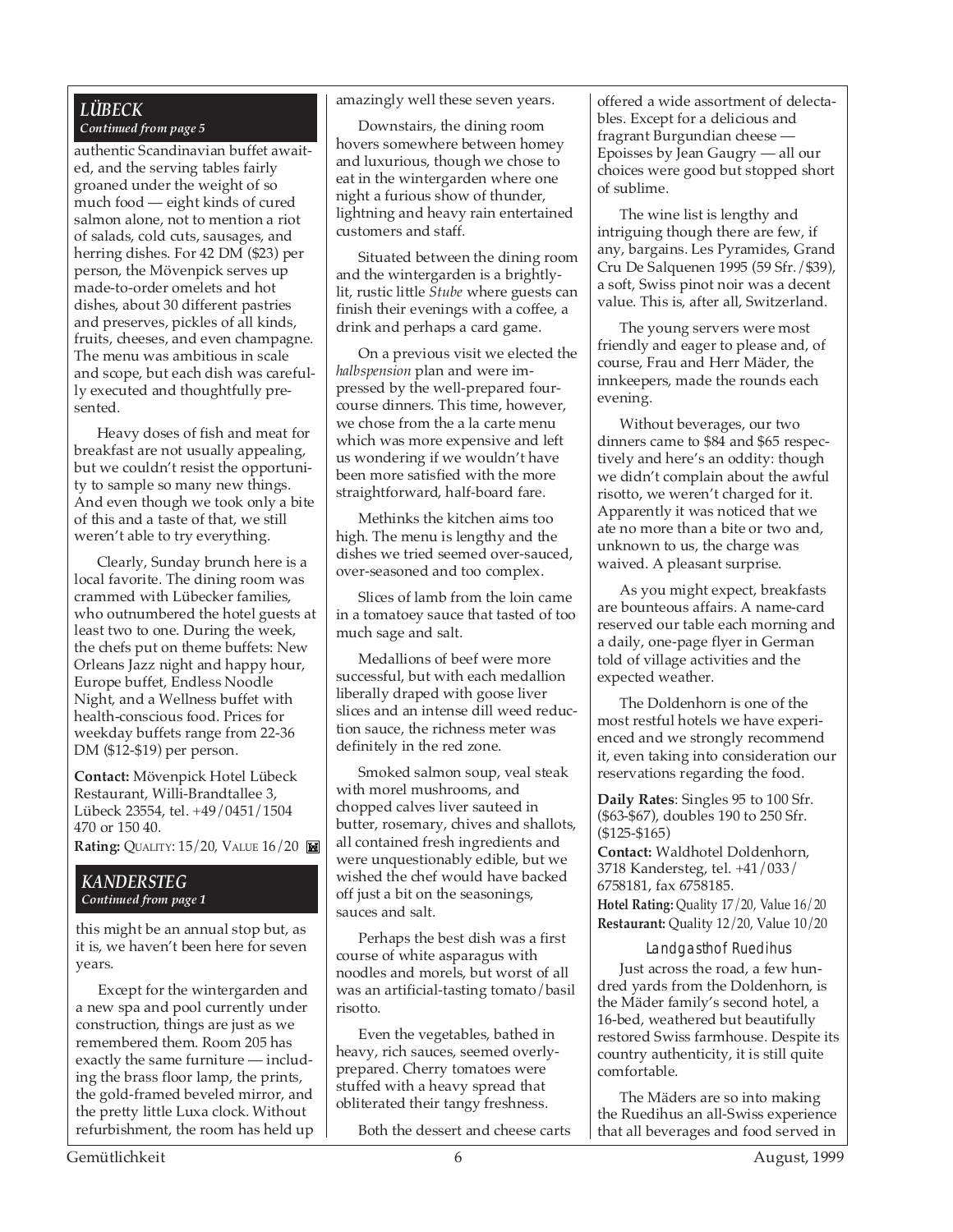the hotel have to have been produced in Switzerland. So don't look for bananas at breakfast and forget about a campari and soda as an aperitif.

The restaurant features Swiss specialities such as raclette and fondue.

Guestrooms are cozy and, of course, decorated in the rustic farm style that features elaborately painted cabinets, beamed ceilings, lots of rough wood and antique furniture. There is no lift or television.

Room Number 601 is a nice double with a canopied bed.

Both the Doldenhorn and the Ruedihus discount their rates for children as follows: under 6, free; 6- 12, half price; 12-18, 25% off.

**Daily Rates:** Per person rates range from 85 to 95 Sfr. (\$57 to \$63)

**Contact:** Landgasthof Ruedihus CH-3718 Kandersteg, tel. +41/033/ 751580, fax 751828.

**Rating:** QUALITY 15/20, VALUE 10/20

#### Kandersteg Excursion

On our one full day in Kandersteg we ate a late breakfast (served until 11am) then walked the mile or so to the chairlift into the mountains to the **Oeschsingensee**. The ride up is some 5 to 10 minutes and costs 8 Sfr. (\$5) per person *einfach* - one way (13 Sfr./\$9 roundtrip). From the top it is about a mile walk to the lake.

Once there, you can rent a rowboat or a little electric-powered boat for a slow cruise through the green water.

Or do as we did, which is walk left about halfway around the lake to a waterfall. Along the way you'll notice a number of wood sculptures carved out of tree stumps.

Before heading back down the hill, either via the lift or on foot, there are a couple of simple but pleasant restaurants with terraces overlooking the lake and the steep rocky escarpments rising from it. Those who choose the approximately 30-40 minute walk down to the town should understand the trip can turn seldom-used quadriceps muscles to Jello. Ĩ×1

#### *WEBSITES Continued from page 2*

explains such mysterious German institutions as Fasching, Fasnet, Karneval, Dirty Thursday, Kehrwoche, German jokes, road rules and more.

**Driving in Germany** www.enconnect.net/greengrl/auto.htm Good section on traffic signs & signals.

**City Net's Germany** city.net/countries/germany Links to dozens of German cites.

**Bavarian Alpine Net** www.bavaria.com Some tourist info in English.

**Bavaria** www.bayern.de General info site on Bavaria. Some pages in English.

**Bookings DE\*\*\*\*** www.bookings.org/de/ bookings\_uk.html Germany hotel finder. Search process is easy and quick and can also be directed to find special discount offers.

**Würzburg** http://www.wuerzburg.de/ index.eng.html Useful visitors' site.

#### **The Aischgründer Bierstrasse** www.bierstrasse.de/

Aisch Valley Beer Trail runs for some 50 km between Bad Windsheim and Uehlfeld. Along the way are eight breweries and numerous Franconian inns. For a list of hotels with breweries, click on *Braueriegasthäuser*.

**Metropolis Magazine\*\*\*\*** www.zitty.de/metact/m\_guide.htm Site for Berlin's only English language magazine. Keeps track of Berlin activities, including a few wild and crazy ones. Good list of cafes and restaurants with brief descriptions.

**Berlin Cultural Highlights\*\*\*\*** www.berlin.de/new/TC/GTK/ summary.html Frequently updated guide to what's happening in Berlin.

**Map of Berlin**

www.berlin.de/map/index.html Search by a Berlin address and have it displayed on a map. Click to zoom out to view the neighboring area. Slow.

**Berlin Airports** www.berlin-airport.de/ **Berlin Online** www.berlin.de/ Berlin's official Website but in German.

**Black Forest**

www.schwarzwald-online.com/ st.maergen/peng.htm

Promotes so-called panorama route through the Black Forest from Waldkirch in the north to Hinterzarten in the south. Drop-down menus offer lists of hotels in each of six villages

**Frankfurt Airport**

www.frankfurt-airport.de/

#### **Hamburg Highlights\*\*\*\***

www.hamburg-highlights.de/int/ Outstanding site. Complete list of hotels, each of which has a public transport and map link. Click on the map link and the hotel is spotted on a city map. Click on the public transport link to find the best and quickest route to any destination in the city. A little complex but once you figure it out you'll get a route and timetable plus an estimate of the walking time.

#### **Munich Tourist Office\*\*\*\***

www.munich-tourist.de/english/ offers.htm

Excellent feature is the *Munich Key* hotel booking page. Here, dozens of hotels are described and placed in five price categories. One of *Gemütlichkeit*'s recommended Munich hotels is the **Kraft**, in price category #2 (second lowest). If you book the Kraft on the *Munich Key* program, the price for a double room ranges from 150 to 178 DM (\$81 to \$96) per night, depending on the time of year. Included in the room price is free travel on all Munich public transport and a booklet with discount coupons for most of the city's tourist attractions. A double room at another favorite, the **Hotel Exquisit**, can be booked for as low as 226 DM (\$122).

#### **Munich Interactive**

www.munich-tourist.de/english/m1.htm Click on the red dots on the map of Munich City center to find out more about the town's historic sights.

**Munich Airport** www.munich-airport.de/

**Nürnberg**

www.wi2.uni-erlangen.de/NueTour/ index.html A City-Net site with some info of interest.

*Continued on page 8…* **Swissair** www.swissair.ch/